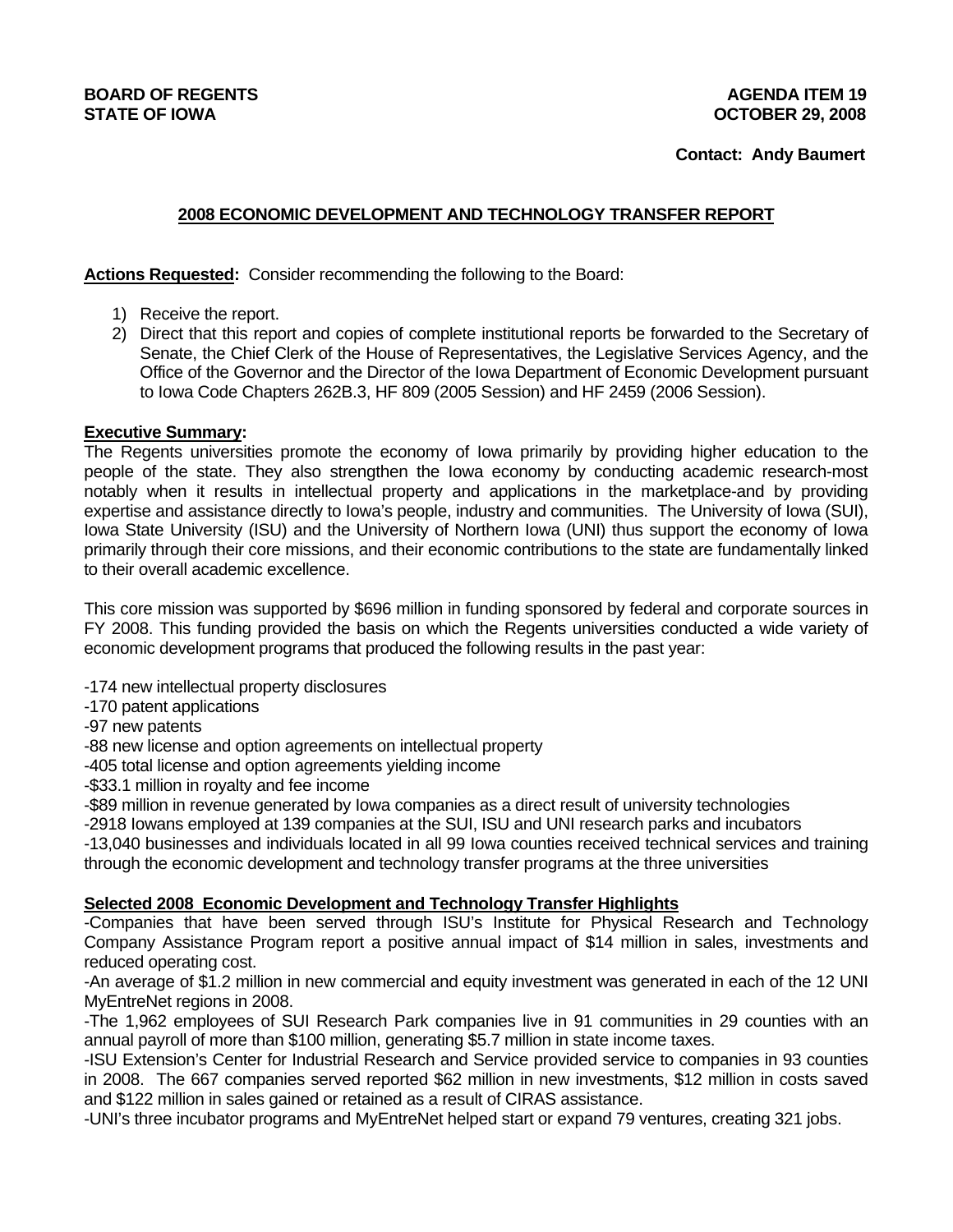-The Small Business Development Center provided 12,295 counseling hours to 4,357 individuals in 99 counties.

-The SUI College of Engineering took the lead in establishing the Iowa Alliance for Wind Innovation and Novel Development to assist the Iowa Department of Economic Development in its efforts to recruit wind energy companies to the state.

-ISU is ranked  $2<sup>nd</sup>$  in the United States in the number of licenses and options executed per \$10 million of research expenditures.

### **Engagement**

Many organizational units at the Regents universities are engaged with Iowa's people, industry and communities for the promotion of the state's economic development. Key economic development efforts include: research, intellectual property development and technology transfer, business incubation and acceleration, direct technical assistance to local and regional economic development groups, technical assistance and counseling to businesses, market research for Iowa companies and attracting and retaining businesses in the state. More than 13,000 businesses and individuals in Iowa received these services in 2008. These activities are also highly coordinated with the economic development efforts of the Governor, the Iowa General Assembly and state agencies including the Iowa Department of Economic Development.

The full annual reports from the universities are available at the Board of Regents website and will be provided to the General Assembly, the Governor's Office, the Legislative Services Agency and the Iowa Department of Economic Development.

### **State Funding for Economic Development and Technology Transfer**

State funding in FY2008 was provided in three primary economic development program areas:

### 1. Ongoing Economic Development and Technology Transfer Programs: \$3.63 million

In FY 2008, the state provided \$3.63 million for several ongoing programs which include the research parks at SUI and ISU, the Institute for Physical Research and Technology, the Small Business Development Centers, the Institute for Decision Making, the Metal Casting Center and the Center for Advanced Drug Development. State appropriations for these programs are still well below levels provided several years ago. In FY 2001, state appropriations for these programs were \$7.63 million. These programs were responsible for providing technical services and training to more than 13,000 individual businesses and communities in every county in Iowa in 2008.

#### 2. Grow Iowa Values Fund (GIVF): \$5,000,000

In FY 2005, the General Assembly authorized an annual appropriation of \$5 million under the GIVF to the Regents universities for purposes of supporting the human and physical infrastructure needed to effectively develop and transfer technology discoveries. In August 2008, the Board of Regents approved the FY 2008 proposals by the universities to use \$4.8 million of the GIVF appropriation to strengthen the technology transfer capabilities at each campus and to fund development projects involving several existing companies and start ups. However, since that time, the Governor has announced a 20% cut in the current year's GIVF appropriation in order to provide funds for flood recovery programs. The Board office will work with the universities to determine how the funding reduction will be implemented for current year projects. The universities and companies involved in the projects have identified \$5.13 million in matching funds for the projects. Examples of projects included:

-\$129,968 to ISU to develop in conjunction with a Muscatine company technology converting carbohydratebased feed stocks produced in Iowa into hexanediol, an industrial chemical with a current market of over \$300 million

-\$85,000 to ISU to develop and commercialize bio-based resins for manufacture of Pella windows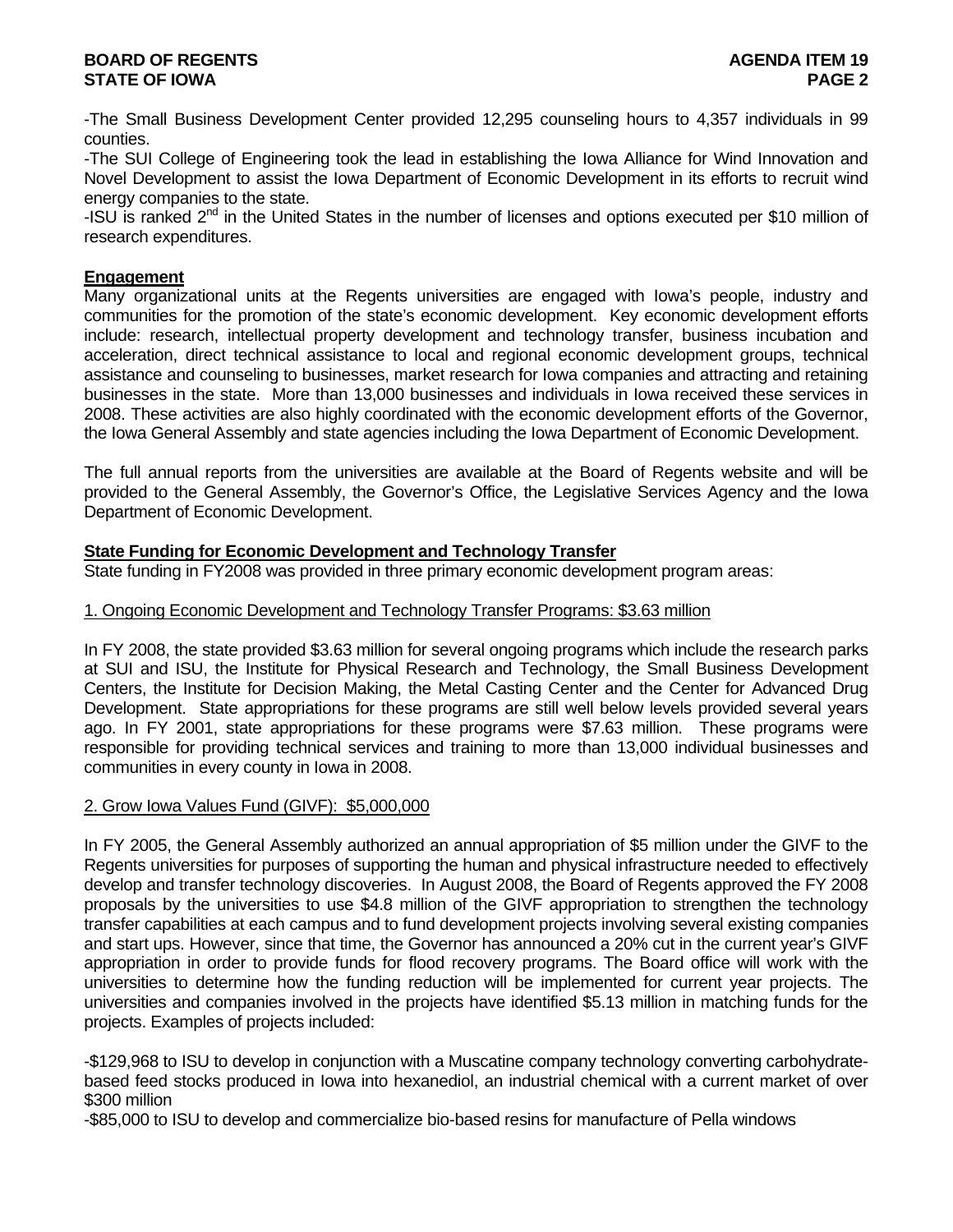# **BOARD OF REGENTS AGENTS** AGENERATION OF REGENERATION OF A SALE AGENERATION OF REGENERATION OF A SALE AGENERATION OF A SALE AGENERATION OF A SALE AGENERATION OF A SALE AGENERATION OF A SALE AGENERATION OF A SALE AGENCIE AG **STATE OF IOWA** PAGE 3

-\$184,407 to ISU for commercialization of a unique atomization process for producing titanium alloy powder; the researchers will form a startup company called Iowa Powder Atomization Technologies which they state will be able to produce the powders for 50-60% below current market prices

-Fit out of new incubator space needed at SUI to create and expand new businesses directly related to commercializing intellectual property

-Gap funding for early stage technologies or startups based on SUI intellectual property

-\$320,000 at UNI to expand business incubation space, recruit additional spinoff and student businesses and expand intellectual property disclosures and licensing agreements

-\$200,000 to further expand UNI's MyEntreNet program

-\$200,000 to UNI's National Ag-Based Lubricants Center to expand biodiesel testing, participate in national standard setting activities, research new formulations and characteristics of bio-based lubricants and fuels

#### Private College Grant Program

Of the \$5 million in GIVF funding, \$200,000 was awarded by the Board of Regents at the December 2007 meeting to three independent universities and colleges for economic development and technology transfer projects. The three projects include \$218,940 in matching funds.

Drake University received \$71,207 for the second year of a project to enhance technology and product commercialization through the College of Pharmacy DELTA RX Institute. The project is designed to develop entrepreneurial skills among students, practitioners and faculty, including how to develop new formulas and how to find markets for commercialization.

Luther College received \$32,237 for a project to document DNA content variation in Iowa prairie plants to provide basic data for researchers trying to develop the most productive and efficient plantings to produce biomass for alternative fuel production. More than 20 Iowa companies currently supply native plants and seeds in the state.

Clarke College received \$97,164 for a project to develop a web-based HIV analysis laboratory and a software product to be licensed. The library and software will enable researchers to more efficiently mine HIV databases and develop statistical analyses necessary for better treatment options. The project includes as collaborators the universities of Iowa, Wisconsin and Stanford.

The Board will receive new proposals from private colleges at the December meeting. The 20% cut in GIVF funding for flood recovery-related programs will mean \$160,000 is available for these new projects.

#### 3. Battelle Economic Development Appropriations:

The Iowa General Assembly authorized \$20 million in FY 2007 funding to the Regents universities for economic development activities in three key platform areas of biosciences, advanced manufacturing and information technology. Of the total, \$5 million was designated to be used for endowed chairs and faculty salaries, \$6.8 million for related physical infrastructure and \$8.2 million for general support of projects in the key platform areas. The Board of Regents approved the universities' proposals in September of 2006. The universities provide regular progress reports on the Battelle-funded projects at Regents board meetings. No new Battelle funding has been provided by the Iowa legislature since the 2006 Session.

Nearly all of the projects include matching funding, either from businesses, the universities or federal agencies, even though matching funding for platform projects is not required by the legislation. The platform funding provided funding for 23 projects with research participation or investment by more than 40 companies and entrepreneurs to create new products and technology services. The aggregate amount of industry/university/federal matching funding for all three universities was \$49.5 million, resulting in a better than 5 to 1 matching ratio with the \$8.2 million in Battelle platform funding provided. The \$6.8 million of infrastructure proposals are highly integrated to supply key infrastructure support for the research and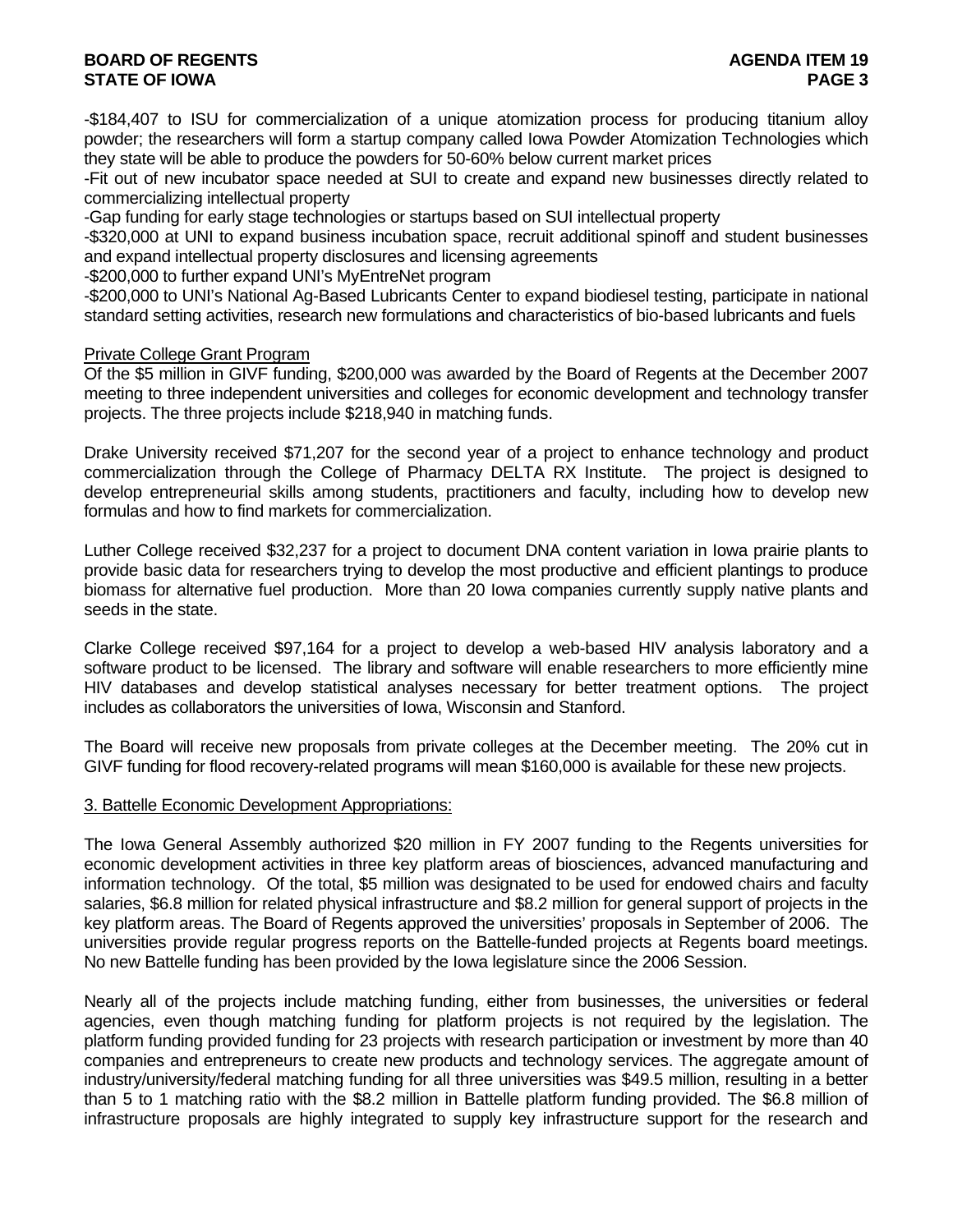# **BOARD OF REGENTS AGENTS** AGENERATION OF REGENERATION OF A SALE AGENERATION OF REGENERATION OF A SALE AGENERATION OF A SALE AGENERATION OF A SALE AGENERATION OF A SALE AGENERATION OF A SALE AGENERATION OF A SALE AGENCIE AG **STATE OF IOWA** PAGE 4

commercialization efforts proposed in the platform projects. The \$5 million in endowment and faculty salary funding will attract or retain several top quality faculty members whose research in the targeted platform areas has the highest potential for commercialization.

Many of the projects funded are multi-year initiatives at various stages of development or completion. Highlights of progress made during 2008 include:

-a new 35,000 sf BioVentures Center at SUI and a 45,000 sf speculative wing scheduled for completion in November 2008

-endowed SUI professor Greg Hageman retained through a Battelle-funded initiative recently obtained a \$15 million NIH grant and is affiliated with a spin-off company

-Spin-out company, Exemplar Genetics, Inc., established through SUI in conjunction with TransOva Genetics to produce pig cell lines with a cystic fibrosis genetic profile

-Battelle endowed chair funds matched with a \$1 million gift to the ISU Foundation to hire, as a faculty member, Dr. Peter Nara, vaccine development researcher and entrepreneur

-a new gas clean-up system has been designed and installed to permit additional research in gasification of biomass for fuel production at ISU

-five companies have located at ISU's CyberInnovation Institute Technical Collaboration Facility, including: Deere and Company; Clear Sighted, a developer of intelligent tutoring systems; Kung Pow Studios, a custom animation company; Mack Enterprises, a video and sound editing company; Visual Medical Solutions, a company developing technology to allows visualization and interaction with 3-D images of patients' complex internal systems

-an agreement with an oil well drilling company to field test in oil drilling equipment an ag-based biolubricant developed at UNI

-public release of an abrasive blasting simulator developed at UNI and an agreement with the National Association of Corrosion Engineers to begin development of a co-branded training course

#### **Weather Disaster Services**

In addition to ongoing economic development and technology transfer efforts, the Regents universities assisted many businesses damaged by the tornados and floods of 2008. UNI estimated that more than 1,200 small firms in rural communities in northeast Iowa were affected. UNI's Business and Community Services set up a tent in Parkersburg to provide a central point for businesses seeking consulting, planning and recovery assistance. UNI estimated that 700 small businesses in northeast Iowa received these services.

ISU's Center for Industrial Research and Service surveyed manufacturers in all zip codes reported to have severe weather damage. Of the 841 companies that responded, half had been affected by floods and tornados. Of those affected, one-third had direct damage to buildings and machinery. CIRAS estimated damages and lost income would exceed \$100 million.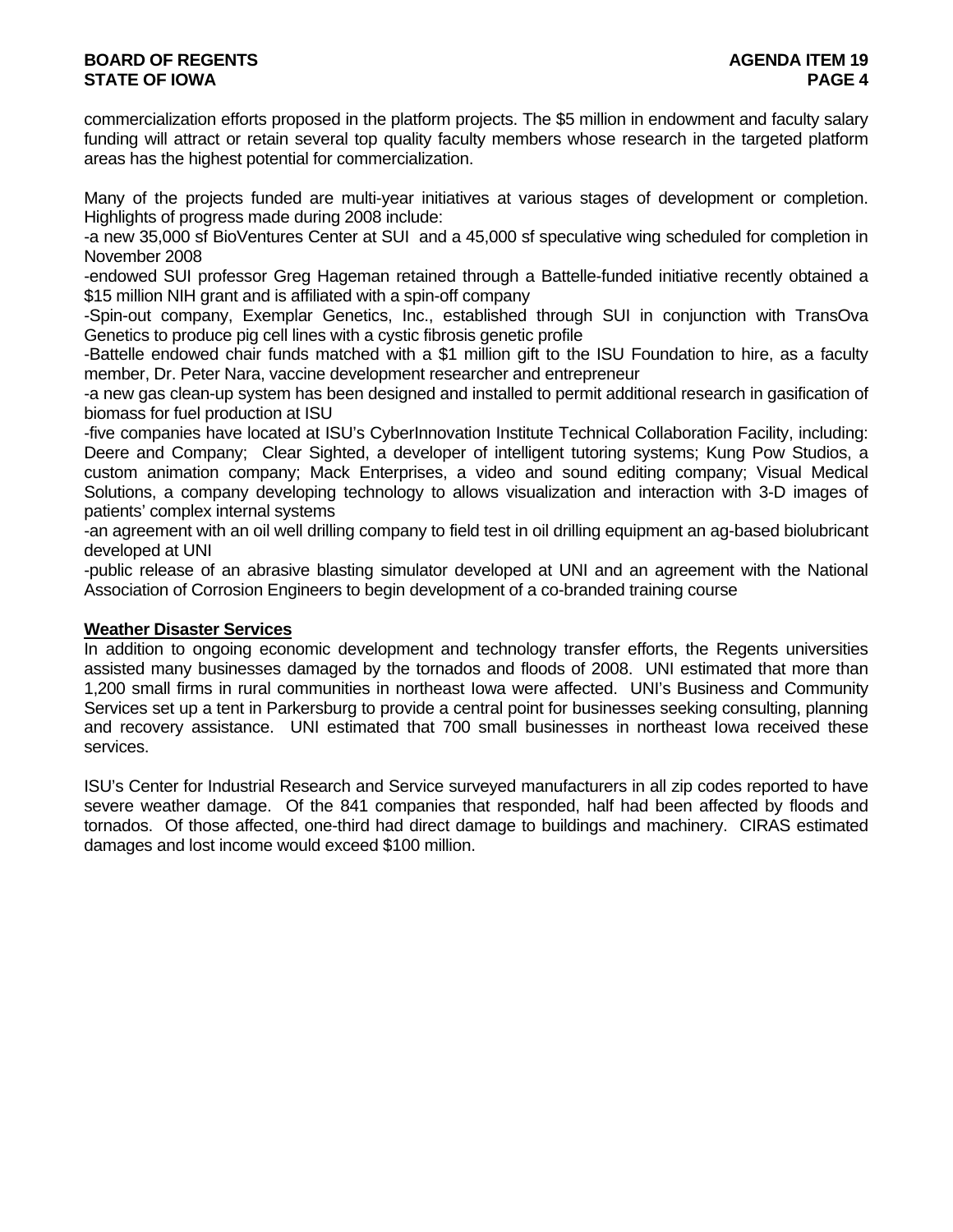# **BOARD OF REGENTS STATE OF IOWA**

| Table 1: Intellectual Property, Technology Transfer, and External Support FY2006-2008                                 |              |                   |                  |                          |                 |                  |                   |                          |                 |                   |                  |                          |
|-----------------------------------------------------------------------------------------------------------------------|--------------|-------------------|------------------|--------------------------|-----------------|------------------|-------------------|--------------------------|-----------------|-------------------|------------------|--------------------------|
|                                                                                                                       | FY 2006      |                   |                  |                          |                 |                  | FY 2007           |                          | FY 2008         |                   |                  |                          |
| <b>Indicators</b>                                                                                                     | <b>ISU</b>   | <b>SUI</b>        | <b>UNI</b>       | Regents<br><b>Totals</b> | <b>ISU</b>      | <b>SUI</b>       | <b>UNI</b>        | Regents<br><b>Totals</b> | <b>ISU</b>      | <b>SUI</b>        | <b>UNI</b>       | Regents<br><b>Totals</b> |
| 1. Number of disclosures of<br>intellectual property                                                                  | 120          | 89                | 11               | 220                      | 114             | 87               | 26                | 227                      | 87              | 68                | 16               | 174                      |
| 2. Number<br>0f<br>patent<br>applications filed                                                                       | 52           | 178               | 5                | 235                      | 41              | 130              | $\overline{4}$    | 175                      | 53              | 109               | 8                | 170                      |
| 0 <sup>f</sup><br>3. Number<br>patents<br>awarded                                                                     | 19           | 56                | 5                | $80\,$                   | 26              | 119              | $\overline{7}$    | 152                      | 27              | 65                | $\overline{5}$   | 97                       |
| 4. Number of license and<br>option<br>agreements<br>executed on institutional<br>intellectual<br>property in<br>total | 14           | 43                | $\overline{2}$   | 59                       | 113             | 34               | $\overline{2}$    | 149                      | 62              | 22                | $\overline{4}$   | 88                       |
| 5. Number of license and<br>option<br>agreements<br>executed on institutional<br>intellectual<br>property in<br>lowa  |              |                   |                  |                          | 62              | $\mathfrak{Z}$   | $\overline{2}$    | 67                       | 13              | $\overline{4}$    | $\overline{4}$   | 21                       |
| 6. Number of license and<br>option<br>agreements<br>yielding income                                                   | 299          | 92                | 11               | 402                      | 268             | 151              | 11                | 430                      | 250             | 143               | 12               | 405                      |
| 7. Revenue<br>to<br>Towa<br>companies as a result of<br>licensed technology <sup>1</sup>                              | \$38 million | \$0.89<br>million | \$5.9<br>million | \$44.79<br>million       | \$83<br>million | \$1.5<br>million | \$4.56<br>million | \$89.06<br>million       | \$84<br>million | \$1.23<br>million | \$3.8<br>million | \$89 million             |
| 8. Number<br>of<br>startup<br>companies formed, in<br>total (through licensing<br>activities)                         |              |                   |                  |                          | $\sqrt{2}$      | $\mathbf{1}$     |                   | $\sqrt{3}$               | $\overline{2}$  | $\overline{2}$    |                  | 4                        |
| $\sigma$<br>startup<br>9. Number<br>companies formed, in<br>lowa (through licensing<br>activities)                    |              |                   |                  |                          | $\overline{2}$  | 1                |                   | $\mathfrak{Z}$           | $\overline{2}$  | $\overline{2}$    |                  | $\overline{4}$           |
| 10. Number of start up<br>companies<br>formed<br>through<br><b>UNI</b><br>MyEntrenet/Incubator                        |              |                   |                  |                          |                 |                  | 51                | 51                       |                 |                   | 59               | 59                       |
| 11. Number of companies in<br>research park/incubators                                                                |              |                   |                  |                          | 61              | 50               | 15                | 126                      | 71              | 51                | 17               | 139                      |